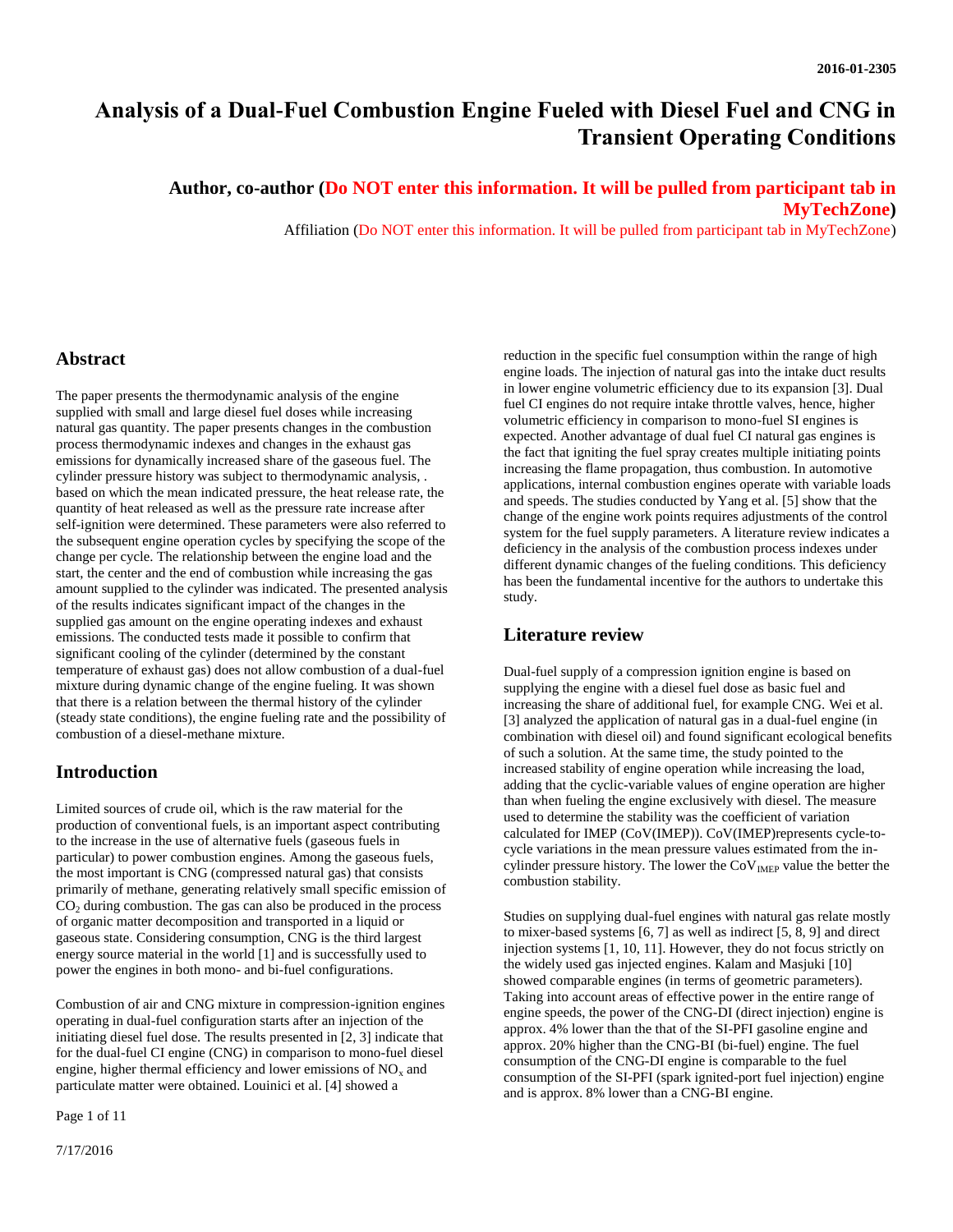Zhang et al. [11] indicated that the combustion process with a direct injection of a pilot dose can be divided into four phases (pure compression, mixture preparation, pilot diesel combustion and main fuel combustion). The optical study of the natural gas injection process requires techniques enabling analysis of the natural gas atomization in the gaseous medium [12]. The authors adopted the Schlieren method for the visualization of the medium in a CNG mixer model and estimated the fuel concentrations in certain regions of the analyzed area. A review of studies led by Soid and Zainal [13] indicates that these techniques in the case of alternative fuels are not sufficiently exploited. In this paper, 49 main types of studies were presented, 95% of which were studies on liquid fuels, due to a relative small share of gas engines in service.

The conducted studies, as mentioned above, are designed to determine the effects of several factors on the ignitability of the prepared mixture. The ignitability is determined by a constant engine speed with variable loads resulting from the additional feed of gaseous fuel to the engine. This means that the engine operating conditions are not steady-state and their variability is caused by the increasing load.

Kakaee et al. [14] outlined the impact of natural gas diverse composition on the combustion engine operating conditions. The presented analysis shows that the engine power, which is defined with the appropriate mathematical equation, is proportional to the Wobbe index. It was also reported that the in-cylinder pressure was proportional to the Wobbe index and exhaust emission characteristics were affected by the Wobbe index, fuel composition, spark timing, and burning velocity.

Variable load of a dual-fuel engine fueled with diesel fuel and CNG causes significant changes when forming a combustion mixture. In the study, attention is drawn to:

- a) the change in the excess air coefficient [15, 16] and
- b) the impact of the diesel injection angle [5, 8, 17].

Zhang and Song [15], have analyzed the changes in the air excess coefficient that describes the composition of the fuel-air mixture. The authors used the equation enabling a determination of the changes of this factor for each fuel. They found that increased gas supply causes a small global change (reduction) of the excess air coefficient estimated for both fuels in comparison to the change (reduction) of this coefficient calculated only for natural gas. They indicated a significant increase in the hydrocarbons concentration in the exhaust gas, which points to incomplete CNG combustion. In these studies, however, the share of NMHC (non-methane hydrocarbons) was not indicated. The ratio of  $CH_4$  to the total emissions of THC (total hydrocarbons) was taken into account and presented by Liu et al. [18] with a conclusion that the share of methane is approx. 90% at low speeds (and smaller lambda value) and approx. 85% at high engine speeds. These values are to a minor extent dependent on the engine load. Li et al. [16] in their studies introduced additional indexes to determine the combustion quality of diesel-natural gas mixture. The research was conducted in terms of variable excess coefficient and the following parameters were analyzed: cycle thermal efficiency, mixture heat capacity, flame development duration, heat release rate etc. Based on the last mentioned parameter, it was found [16] that the quality of the combustion process increases rapidly from the excess air coefficient of 1.8 (towards smaller values).

Tests carried out by Yang et al. [5] indicate a strong influence of the start of injection and injection pressure of the initial diesel fuel dose on the engine operation indexes and exhaust emissions. The injection advance angle of the initial fuel dose increases the thermal efficiency of the engine by approx. 25% and reduces the emission of hydrocarbons by 60% without changing the opacity. The studies conducted by Zhang et al. [8] indicate a more significant impact of the diesel injection advance angle (compared to diesel injection pressure) on the change of the in-cylinder pressure . Tripling the injection advance angle results in a 70% increase in the maximum cylinder pressure, while increasing the injection pressure (from 80 to 140 MPa) results in only a 6% increase in the maximum combustion pressure.

The studies conducted by Wang [17] for large injection advance angles (up to 50 deg before TDC) indicate the possibility of a twophase combustion. The results of the research indicate obtaining high thermal engine efficiency (35%) and low emissions of hydrocarbons and nitrogen oxides for the injection angle of 42.5 deg before TDC.

The literature review points to two major research directions: variable operating conditions when fueling engines with diesel as basic fuel, and:

- a) fuel that is a mixture of fuels (most often diesel and other fuels including biofuels),
- b) fuel as a separate energy source, used in dual-fuel engine operation.

The first group of research is very large. This research group includes studies by Rakopoulos et al. [19, 20], where the increased nitrogen oxides emissions were observed for the fueling with a mix of fuels (75%  $ON + 25%$  butanol and 70% diesel fuel  $+30%$  biodiesel) along with a smaller value of exhaust gas opacity. Dynamic conditions of the tests involved a change of the engine speed from 1016 rpm (10% load) to 1880 rpm (15% load). In addition, no change in self-ignition delay was indicated when fueling the engine with biodiesel mixtures; however this delay increased when the engine was fuelled with a mixture containing ethanol and n-butanol.

The tests at several fixed values of the engine speed and variable loads were carried out by Tan et al. [21]. In these tests the mono-fuel system was used (biodiesel in different proportion in a mixture with diesel) and only changes in the particle mass and particle number were observed.

The tests on the operating indexes of the mono-fuel engine (CNG or HCNG) in road conditions and the analysis of the exhaust emissions were conducted by Barata and Misul [22]. The conclusions include only the initial and final conditions without the thermodynamic analysis of the transient states.

The specificity of this issue results from the fact that the engine speed does not change, but the engine load increases as a result of the increasing share of natural gas in the charge. Such conditions do not typically occur during operation of a combustion engine; however, they may take place during, as we call it, power generator operation, where there is a change of engine load at a constant (given) value of the engine speed.

Barroso et all. analyzed the operational parameters and exhaust emissions of a dual fuel CI engine operated in transient conditions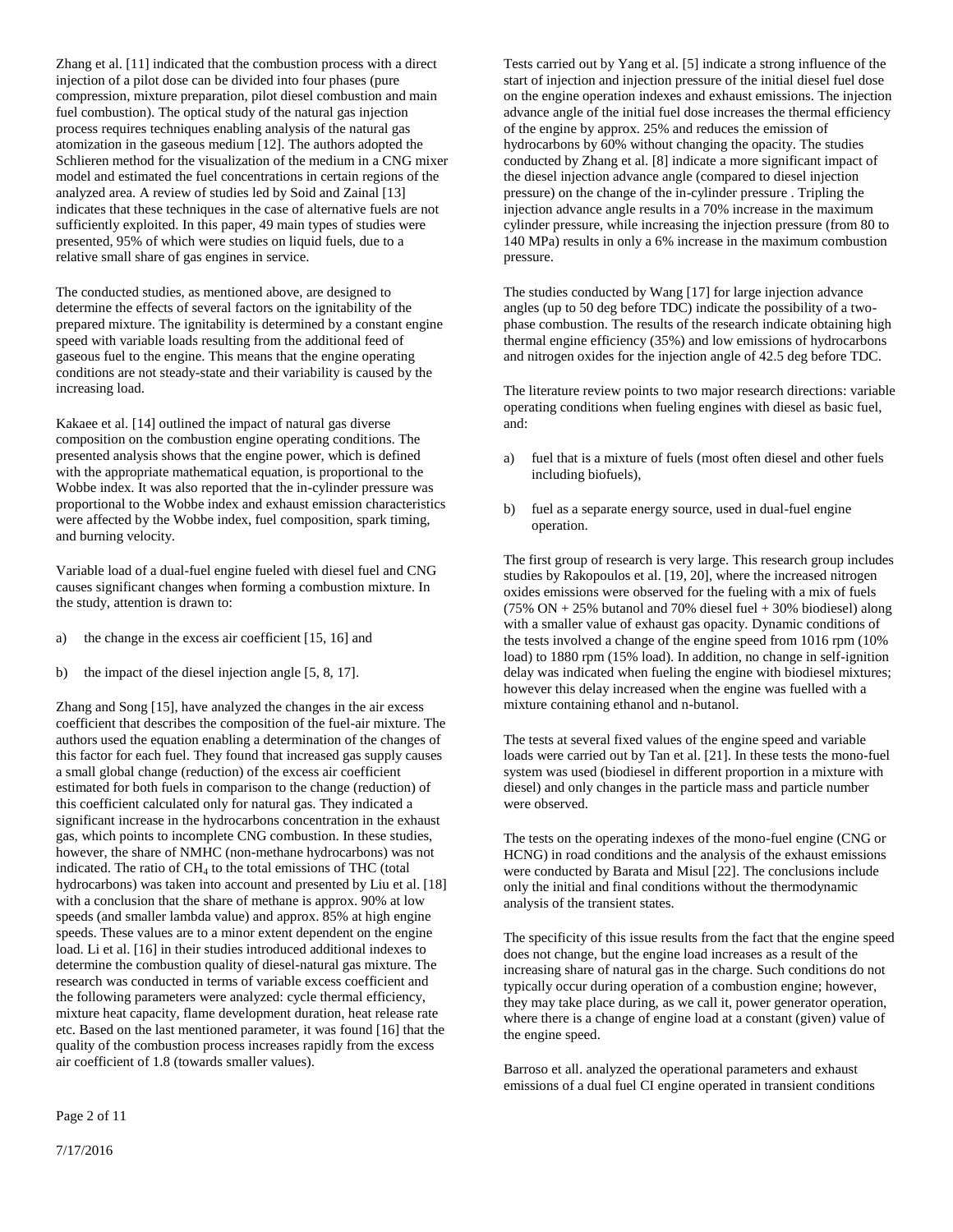[24] and indicated significant limitations in a possible CNG/diesel substitution ratio under transient engine operation. A further literature review shows that the issue presented in this paper is not explored in detail and therefore requires analysis.

# **3. Methodology**

### *a) engine*

The study was carried out on a single-cylinder test 5804 engine by AVL with an autonomous injection system of diesel and natural gas into the channel upstream of the intake valve. Diesel injection was carried out using a high-pressure pump CP 4.2 and a piezoelectric injector. The gas injection was carried out with the use of an electromagnetic injector by Bosch, supplied with the pressure of 0.9 MPa. The engine technical specifications have been shown in Table 1. The asynchronous electrical dynamometer brake AMK ASYN of DW13-170-4-AOW type was used on the test bench.

#### Table 1. Characteristics of the AVL 5804 test bench.

| Parameter                                 | Value                                              |
|-------------------------------------------|----------------------------------------------------|
| Engine capacity                           | $510.7 \text{ cm}^3$                               |
| Piston stroke                             | $90 \text{ mm}$                                    |
| Cylinder diameter                         | $85 \text{ mm}$                                    |
| Compression ratio                         | 16.2:1                                             |
| Number of valves/cycles                   | 4                                                  |
| Angle of opening of the exhaust<br>valves | $57.5^\circ$ before BDC                            |
| Angle of closing of the exhaust<br>valves | 18° after TDC                                      |
| Angle of opening of the intake<br>valves  | $10^{\circ}$ before TDC                            |
| Angle of closing of the intake valves     | $46^\circ$ after TDC                               |
| Injector type                             | piezoinjector, 8-hole, $d = 0.117$ mm              |
| Fuel injection system                     | common rail                                        |
| Cylinder head gasket                      | 2 mm (required to obtain the<br>compression ratio) |

#### *b) measurement of the engine parameters*

The test stand (Figure 1) was equipped with a control and measurement equipment including:

- a) a system for the measurement of fast-varying processes AVL IndiSmart 621 measuring the in-cylinder pressure (Pcyl) with the use of a pressure sensor - AVL GH14D with the measuring range of 0–250 bar and sensitivity of 18.84 pC/bar,
- b) a data acquisition system AVL IndiCom,
- c) a system for the fuel injection process enabling the control of the injection time and injection angle with the resolution of  $\Delta \alpha = 0.5$ deg and fuel pressure up to 200 MPa by Mechatronika Poland,
- d) a system for the measurement of the gaseous exhaust components – Horiba Mexa 7100D used in type approvals, measuring CO, THC (HFID),  $NO_x$ ,  $CO_2$ .

Page 3 of 11



#### Figure 1. Diagram of the test stand with the testing equipment and characteristic parameters of the process.

The tests were conducted for 800 subsequent measuring cycles for which the following parameters were defined:

- a) operating indexes of the combustion engine,
- b) thermodynamic indexes of the combustion process,
- c) concentration of the exhaust components  $(CO, THC, NO<sub>x</sub>)$ ,
- d) ignitability defined by readiness for ignition.

The indexes of the combustion engine operation included:

- maximum pressure in the cylinder  $P_{\text{max}}$ ,
- indicated mean effective pressure designated as IMEP,
- exhaust gas temperature  $T_{exh}$ ,

The thermodynamic indexes of the engine operation included:

- start of combustion SOC defined as the beginning of the positive value of heat release during compression,
- temperature of the start of combustion (T\_SOC) determined on the basis of the characteristics of the pressure in the cylinder,
- maximum temperature in the cylinder,
- angle of occurrence of the center of combustion which is 50% of the combusted fuel dose – MBF50% (CoC – center of combustion).

### **4. Experimental procedure**

The tests were carried out for a fixed engine speed of 2000 rpm. The analysis was commenced when the engine operated on diesel dosage only (the initial values of the injector opening time was 0.18 ms and 0.26 ms). Then, the dose of natural gas was increased using two rates (slow, rapid). The change rate of the gas dose defined as 'rapid' meant obtaining the injection time of 8 ms in 1 sec, and for the 'slow' rate – in 2 sec. The final conditions of the tests were defined for the gas injection time setting of 8 ms.

The test conditions were limited to the lambda value ranging from 1.8 to 3.5 (for the final energy value of the ratio of the dose of both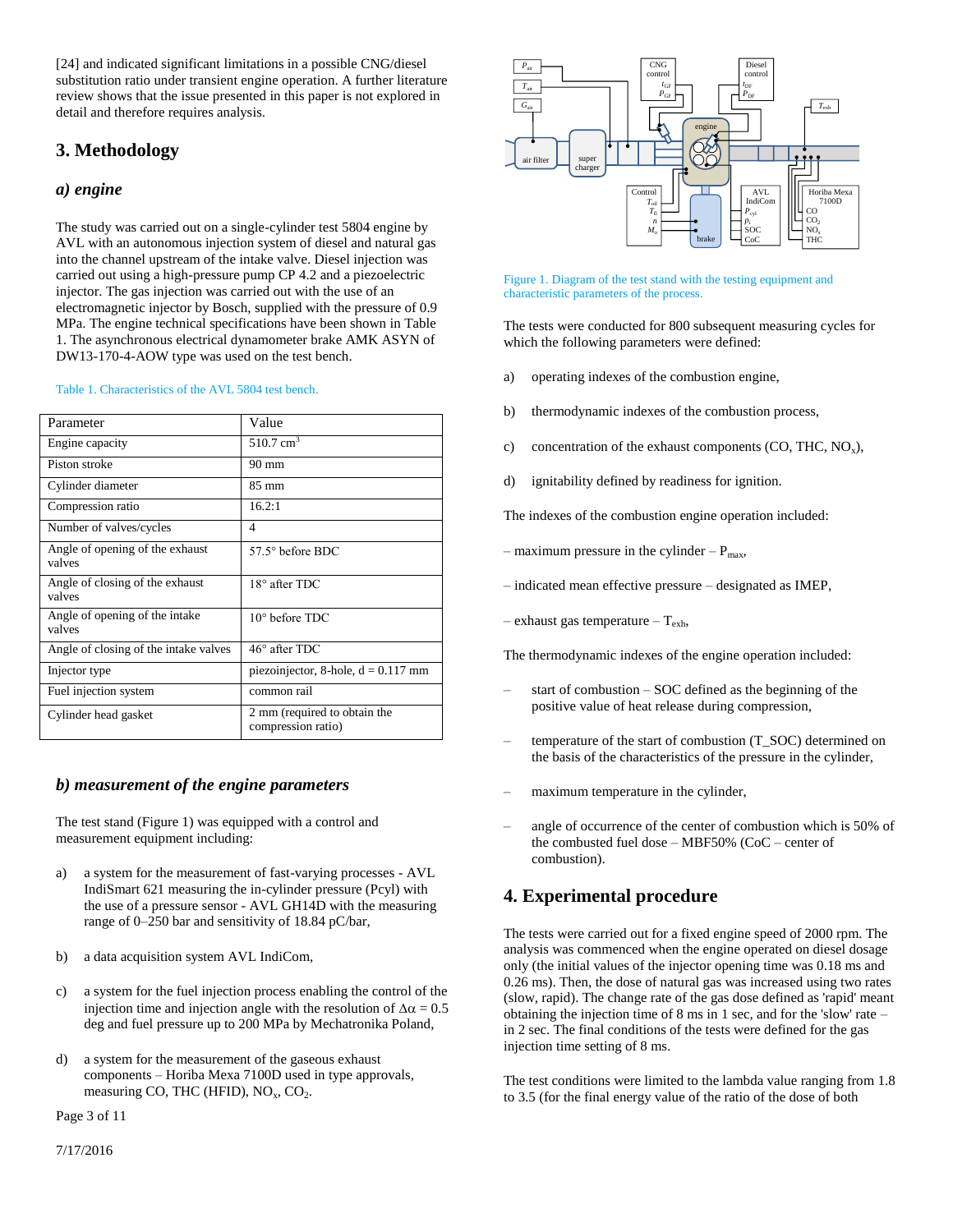fuels). The changes in the gas supply were conducted for two values of the coolant temperature. Sixteen different tests were carried out. The procedure of experimental tests has been presented in Table 2.

Table 2. The test plan of the dynamic operating conditions of the dual-fuel engine.

| Test           | Initial condition<br>tGF |                    |               |                          | Final condition |           |          |                           |
|----------------|--------------------------|--------------------|---------------|--------------------------|-----------------|-----------|----------|---------------------------|
| No.            | $\lceil ms \rceil$       | $t_{DF}$           | $T_{\rm exh}$ | $T_{\text{oil}}$ , $T_f$ | SOI             | dm/dt     | $t_{GF}$ | $t_{DF}$                  |
|                |                          | $\lceil ms \rceil$ | [deg. C]      | [deg $C$ ]               | [deg]           | [s]       | [ms]     | $\lceil \text{ms} \rceil$ |
| 1              |                          |                    |               |                          | $-9 b TDC$      | slow $2s$ |          |                           |
| 5              |                          | 0.18               | 60            |                          |                 | rapid 1 s |          | 0.18                      |
| $\overline{c}$ |                          |                    |               |                          | $-5$ bTDC       | slow $2s$ |          |                           |
| 6              |                          |                    |               | 50                       |                 | rapid 1 s |          |                           |
| 3              |                          |                    | 110           |                          | $-9 b TDC$      | slow $2s$ |          |                           |
| $\overline{7}$ |                          | 0.26               |               |                          |                 | rapid 1 s |          | 0.26                      |
| $\overline{4}$ |                          |                    | 115           |                          | $-5$ bTDC       | slow $2s$ |          |                           |
| 8              | $\mathbf{0}$             |                    |               |                          |                 | rapid 1 s | 8        |                           |
| 9              |                          |                    |               |                          | $-9 b TDC$      | slow $2s$ |          |                           |
| 13             |                          | 0.18               | 90            |                          |                 | rapid 1 s |          | 0.18                      |
| 10             |                          |                    |               |                          | $-5$ bTDC       | slow $2s$ |          |                           |
| 14             |                          |                    |               | 80                       |                 | rapid 1 s |          |                           |
| 11             |                          |                    |               |                          | $-9 b TDC$      | slow $2s$ |          |                           |
| 15             |                          | 0.26               | 140           |                          |                 | rapid 1 s |          | 0.26                      |
| 12             |                          |                    | 145           |                          | $-5$ bTDC       | slow $2s$ |          |                           |
| 16             |                          |                    |               |                          |                 | rapid 1 s |          |                           |

#### **Test results**

#### *a) engine test results*

The tests were carried out for variable increase rate of the gaseous fuel dose  $dm<sub>GF</sub>/dt$ , at different values of the engine temperature and injection time of the diesel fuel dose that initiated the process of combustion (the constant value of the diesel injection pressure was set at 70 MPa). Figure 2a shows the changes in the injector opening time and changes in the mass flow rates of the gaseous fuel in the subsequent 100 operation cycles. The characteristics of the changes in the mass airflow rate in relation to the CNG mass flow rates and the total value of the excess air coefficient for 150 consecutive cycles have been shown in Figure 2b.



Figure 2. The conditions of CNG feed to the engine (examples of test results): a) the impact of the method of increasing the gaseous fuel injection time on the gas flow rate; b) dynamic change of the fuel feed on the engine conditions.

For high values of  $dm_{GF}/dt$  (quick changes in gaseous fuel feed, dashed line) the set injector opening times were obtained within 30 operating cycles, while for the low values of this parameter it took twice as long (solid line). Increasing the dose of the gaseous fuel in both cases resulted in reducing the amount of intake air by the engine, which was the consequence of displacing a portion of fresh charge from the intake channel by the decompressed gaseous fuel.

Also, the impact of the angle of the start of the diesel fuel dose injection initiating the combustion process (Fig. 3 and Fig. 4) and the effect of the engine coolant temperature on the maximum pressure in the combustion chamber were analyzed.

Page 4 of 11



Figure 3. Characteristics of the maximum combustion pressure during the injection of a small diesel fuel dose at different angles of the start of injection and dynamic injection of CNG: a) for low coolant temperature; b) for high coolant temperature.

During the engine operation, at the coolant temperature of  $50^{\circ}$ C and high rate of changes in the gaseous fuel feed, the decrease in the maximum cylinder pressure was observed during the first 35 operating cycles. At the angle of injection advance of 5 deg bTDC (red color) after reaching the lowest values of  $P_{max}$ , a slight increase in the value and its stabilization were observed. Advancing the diesel injection by 4 degrees (blue color) resulted in a further increase in the maximum cylinder pressure and obtaining an approx. 34% higher value after approximately 800 operating cycles.

Higher values of  $P_{max}$  (by 15% at SOI = 5 deg bTDC and 25% at SOI  $= 9$  deg bTDC) were obtained during engine operation at the coolant temperature of 80°C. At the same time, the initial value of the pressure increase in subsequent operation cycles was higher.



Figure 4. Characteristics of the maximum combustion pressure during injection of a large diesel fuel dose at different angles of the start of injection and dynamic injection of CNG: a) for low coolant temperature; b) for high coolant temperature.

Another variable was the size of the fuel dose (diesel) supplied to the cylinder. An increase in its share causes an increase in the amount of energy derived from the diesel fuel, which means further reduction in Pmax (for the engine operating at lower values of the coolant temperature). At the same time, greater amplitude of values between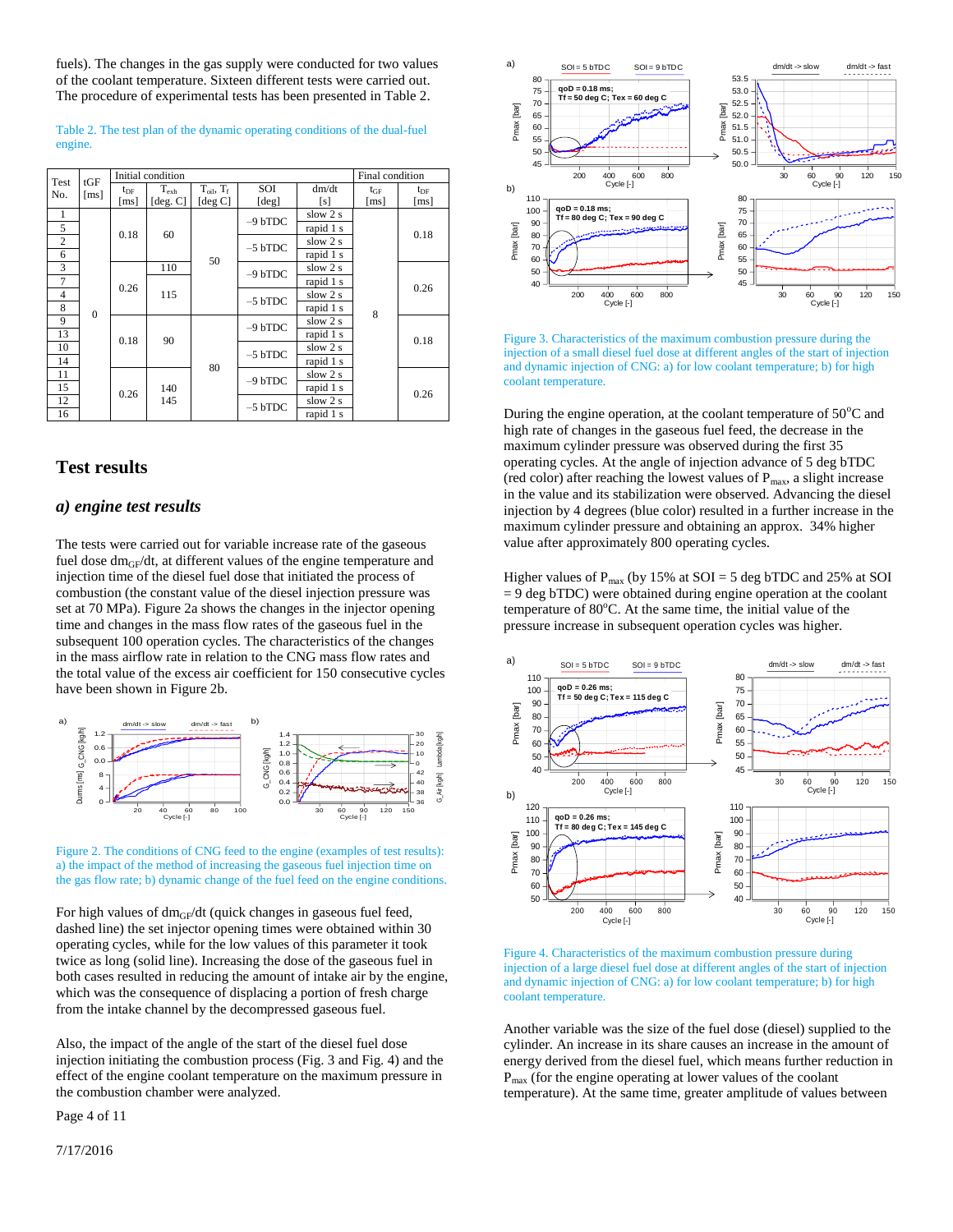the lowest and the highest pressure  $P_{\text{max}}$  was observed. During the first 200 operation cycles the  $\Delta P_{\text{max}}$  value was much higher for large doses of diesel fuel.

#### *b) the response time of the exhaust emission measurement system*

The individual response delay time of individual measurement systems was related to the input signal time of the gaseous fuel flow. The start time of the flow was established based on the CNG fuel injection start (opening of the injector). This time is referred to as a SOI\_GF (Fig. 5), which was a reference in determining of the delay: the reaction of the natural gas flow meter (21 cycles, which is equal to 1.25 s) and the response of the exhaust gas temperature sensor (21 cycles, which is 1.25 s). The operation delay of the exhaust gas analyzers was also determined, which was variable, and amounted to: 74 cycles (4.4 s) for the THC analyzer, 97 cycles (3.6 s) for the  $NO_x$ analyzer and 118 cycles (7.0 s) for the CO analyzer . On this basis the standardization of the measurement signals was conducted.



Figure 5. The response time of individual components of the measurement system for dynamic measurement of the exhaust emissions (Horiba Mexa 7100D): a) measurement conditions; b) emission characteristics after the synchronization time.

#### **6. Results and discussion**

#### *6.1. Engine indexes*

The analysis of the engine indexes was carried out based on the tests of the maximum pressure in the cylinder relative to the first 1000 operating cycles (Fig. 6). For low injection advance angles (SOI =  $5$ ) deg bTDC) and low coolant temperatures (50 deg C) no combustion under dynamic conditions for both small and large igniting doses was observed. The increase in the injection advance angle  $(SOI = 9$  deg bTDC) allowed a mixture ignition and obtaining the maximum pressure value of 70 bar for the smaller initializing fuel dose  $(q_{0D} =$ 0.18 ms) and 90 bar for the larger fuel dose ( $q_{0D} = 0.26$  ms). The possibility of obtaining ignitability of a mixture of the two fuels was also affected by the initial coolant temperature. When the temperature increased to the value of 40 deg C, the maximum pressure increase of 10% (Fig. 6c, 6d) to 21% (Fig. 6a, 6b) was observed. However, a more important result of increasing of the engine operating temperatures up to 90 deg C was the stabilization rate of the pressure increase during the dm $_{GF}/dt$  change, which enabled a relative stabilization after approx. 300 operation engine cycles.



Figure 6. A maximum pressure change in the cylinder under dynamic conditions when fueling the engine with: a) a small diesel fuel dose and a slowly increased CNG fuel dose, b) a small diesel fuel dose and a rapidly increased CNG fuel dose, c) a large diesel fuel dose and a slowly increased CNG fuel dose, d) a large diesel fuel dose and a rapidly increased CNG fuel dose.

The analysis of the changes of the mean indicated pressure against the cycles of engine operation has been shown in Figure 7. For large doses of the initiating fuel ( $q_{0D} = 0.26$  ms) the characteristics are comparable and are defined by a fast stabilization of the values at the level of IMEP = 10 bar. The system responds proportionally to the change in dm $_{GF}/dt$ . During the rapid increase in the share of the gaseous fuel, the number of cycles needed to obtain a fixed value of the maximum process temperature has been reduced by half. A lower dose of the initiating fuel ( $q_{0D} = 0.18$  ms) prolongs the time needed to stabilize the combustion process. A reduction of the initial dosage by 30% results in obtaining the IMEP of 8 bar. The phenomenon of misfiring was observed for all engine fueling strategies, low injection advance angle  $(SOI = 5$  deg bTDC) and low coolant temperature (50 deg C). It is worth noting that the value of the IMEP for a high injection advance angle (SOI = 9 deg bTDC) does not significantly affect the temperature of the test engine. For a high injection advance angle (SOI = 9 deg bTDC) and higher coolant temperature (90 deg C), higher values of  $P_{max}$  and IMEP are observed. What it means is that the early injection and the high value of the coolant temperature promote the combustion process in the illustrated system. At the same time, when the injection advance angle is SOI = 5 deg bTDC and the coolant temperature is 50 deg C, it is impossible to obtain a proper combustion process. It means that the late injection and the low value of the coolant temperature prevent rapid self-ignition of the fuel mixture. Therefore, under cold start conditions it will be necessary to use higher initiating doses. Low values of injection advance  $(SOI = 5$ deg bTDC) at a low diesel fuel dose ( $q_{0D} = 0.18$  ms) disturb the ignition of the prepared mixture causing misfiring and unstable operation. The reason for such a course of the process is most likely insufficient initial engine temperature and the lack of the required time to prepare the charge for combustion.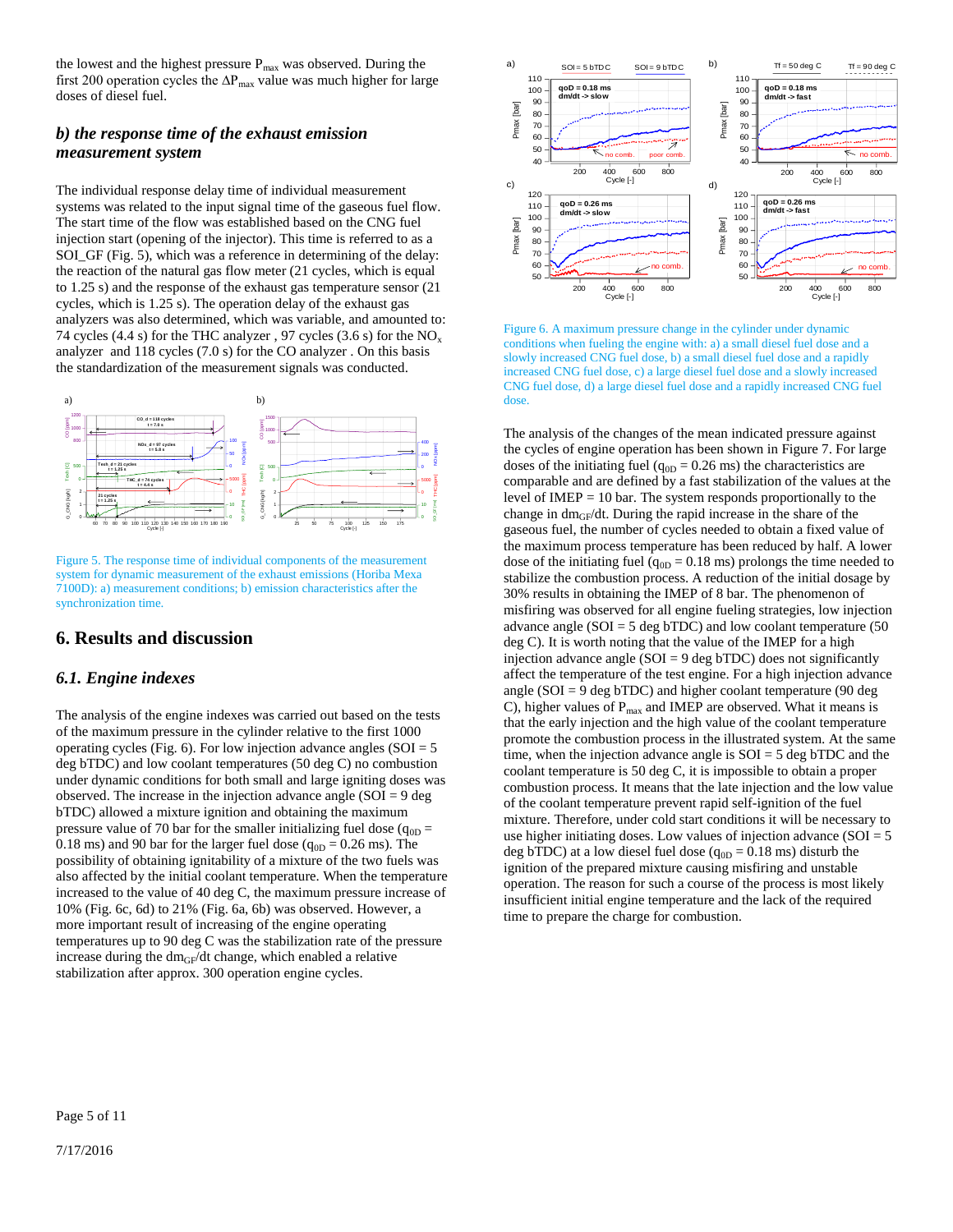

Figure 7. A change of the mean indicated pressure in the cylinder under dynamic conditions when feeding the engine with: a) a small diesel fuel dose and a slowly increased CNG fuel dose, b) a small diesel fuel dose and a rapidly increased CNG fuel dose, c) a large diesel fuel dose and a slowly increased CNG fuel dose, d) a large diesel fuel dose and a rapidly increased CNG fuel dose.

#### *6.2. Thermodynamic indexes*

The thermodynamic analysis of the combustion process was conducted on the basis of 300 consecutive engine cycles. This analysis was based on the calculated temperature values at the start of combustion, the maximum temperature in the combustion chamber and the measured values of the exhaust gas temperature. In addition, the analysis includes the angle of 50% of the mass of the combusted fuel, indicated by the angle of the center of combustion.

The analysis of the temperature of the start of combustion was performed in relation to the angle of the start of combustion. For low injection advance angle  $(SOI = 5$  deg bTDC) and low coolant temperature (50 deg C), significant changes of the start of combustion temperature were observed (Fig. 8a). Low temperatures of SOC obtained for large angles of CA after TDC indicate a lack of the combustion process or its incorrect course. It means that the late injection (5 deg bTDC) and the low value of the coolant temperature (50 deg C) prevent rapid self-ignition of the mixture of liquid and gaseous fuels. In addition, the gas content in the charge with a small amount of diesel fuel will not lead to self-ignition.

Increasing the rate of the gas supply does not change this situation (Fig. 8b). Dynamic changes in the supply of fuel at the temperature of the coolant of 90 deg C result in some sort of self-igniting, the values of which fall within the range of 0–2 deg aTDC. Increasing the initial diesel fuel dose at a low coolant temperature causes an intensification of the lack of combustion (Fig. 8c-d). Very high values of selfignition delay are obtained, at low values of temperature. These are very unfavorable conditions in terms of proper combustion process.

Based on the analysis it can be concluded that increasing the coolant temperature (bright points in Fig. 8) results in higher temperatures at the angle of the start of combustion and, at the same time, in advancing the occurrence of self-ignition by several degrees.



Figure 8. Values of the temperature of the start of combustion (SOC) in the cylinder under dynamic conditions when feeding the engine with: a) a small diesel fuel dose and a slowly increased CNG fuel dose, b) small diesel fuel dose and a rapidly increased CNG fuel dose, c) a large diesel fuel dose and a slowly increased CNG fuel dose, d) a large diesel fuel dose and a rapidly increased CNG fuel dose.

The analysis of the maximum temperature in the cylinder indicates the existence of a close relationship between the process parameters of charge preparation and the CNG dose increasing rate. A low value of injection advance angle at a small diesel fuel dose prevents ignition of the formed mixture. The reason for such a course of the process might be insufficient initial cylinder temperature and lack of sufficient time to prepare the charge for combustion (late injection of a small diesel fuel dose). Similar combustion characteristics were obtained during both slow and rapid injection. Different strategies of gas injection into the intake manifold do not have much effect on the combustion process. In both cases, there was no increase in the temperature above 1300 K in the cylinder. During the slow gas injection, a characteristic misfiring occurred, as noted in Fig. 9a and 9b in the form of sudden changes in the process temperature.

Combustion of a small gas dose is most beneficial during stabilized thermal state of the engine and a relatively large injection advance angle. For such initial condition of the engine, the maximum temperature values during both rapid and slow increase of the gas dose are observed. These values reach the level of approx. 2100 K. The small injection advance angle and the high coolant temperature result in the same values of combustion temperatures as those occurring when running the engine at high injection advance angle and low coolant temperature. It means that the critical initial values of the combustion process are: small injection advance angle and low coolant temperature.

During the combustion of a large fuel dose of natural gas (as a basic fuel), constant low temperatures of the process are observed. These values reach 1600 K and remain unchanged. Constant values of temperature can indicate poor combustion process, which is significantly affected by the late injection of the igniting diesel fuel dose. During combustion of a large dose of gas, the feed rate of the gas is insignificant (Fig. 9c-d). When analyzing combustion of a large gas dose the same values of the maximum process temperature are observed, regardless of the gas feed method. It was also observed, that during the fast increase in the share of the gaseous fuel, the number of cycles needed to obtain a fixed maximum temperature value of the process was reduced by half.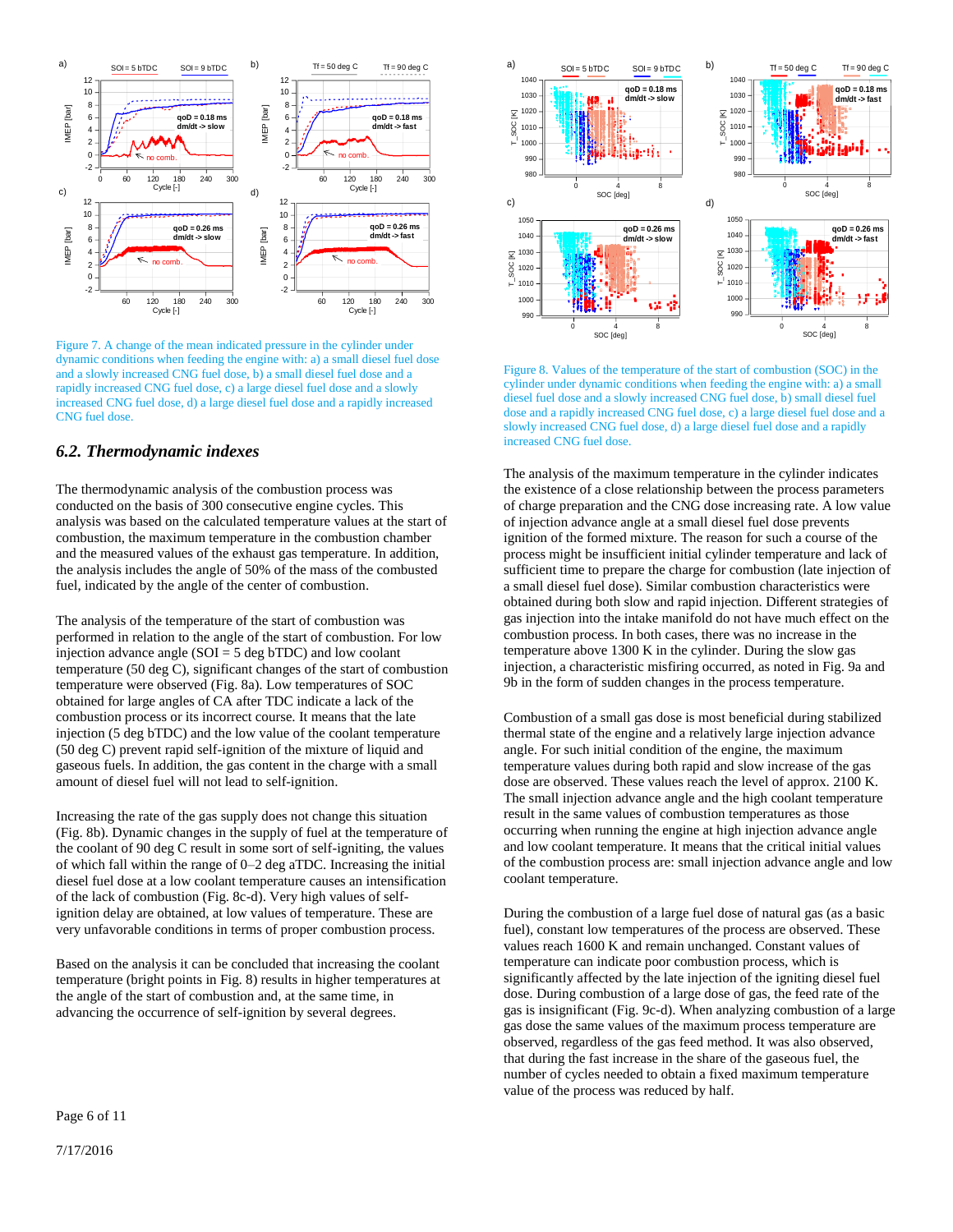

Figure 9. A change of the maximum combustion temperature in the cylinder under dynamic conditions when feeding the engine with: a) a small diesel fuel dose and a slowly increased CNG fuel dose, b) a small diesel fuel dose and a rapidly increased CNG fuel dose, c) a large diesel fuel dose and a slowly increased CNG fuel dose, d) a large diesel fuel dose and a rapidly increased CNG fuel dose.

Another analyzed parameter is the point defining the center of combustion (CoC) (Fig. 10). As is apparent from the above, the characteristics of the changes of the angle of the center of combustion depend not only on the start of the injection angle, but also on the engine coolant temperature. During the tests carried out on the unheated engine, the value of the angle of the center of combustion (CoC) was characterized by high cyclic variation or the combustion process did not occur because of improper initial conditions, particularly insufficient temperatures in the cylinder due to increased absorption of heat by completely cold walls of the combustion chamber. At the same time, no significant positive effect of the change of the value of the fuel dose initiating the combustion process was observed, nor of the dynamics of the change of the size of the gaseous fuel dose.



Figure 10. Values of the angle of the center of combustion (50% of released heat) under dynamic conditions when feeding the engine with: a) a small diesel fuel dose and a slowly increased CNG fuel dose, b) a small diesel fuel dose and a rapidly increased CNG fuel dose, c) a large diesel fuel dose and a slowly increased CNG fuel dose, d) a large diesel fuel dose and a rapidly increased CNG fuel dose.

At the angle of injection  $SOI = 9$  deg bTDC and high coolant temperature, high final values (while feeding a high dose of CNG) of the occurrence of the center of combustion (30 deg aTDC) were

Page 7 of 11

7/17/2016

observed, which then decreased by 5–10 deg CA. The reason for such characteristics of the process was the increase in the CNG dose, which resulted in a prolonged time of combustion. Significant differences were also observed for the characteristics of the exhaust gas temperature (Fig. 11).



Figure 11. Values of the temperature of the exhaust gas under dynamic conditions when feeding the engine with: a) a small diesel fuel dose and a slowly increased CNG fuel dose, b) a small diesel fuel dose and a rapidly increased CNG fuel dose, c) a large diesel fuel dose and a slowly increased CNG fuel dose, d) a large diesel fuel dose and a rapidly increased CNG fuel dose.

Increasing the diesel fuel dose is associated with a higher increase rate of the exhaust gas temperature. The increase in the change of the dynamics of the CNG dose enabled obtaining a similar exhaust gas temperature approx. 20 cycles earlier than in the case of a slow increase in the CNG dose (Fig. 11a and 11b). At the same time, during the tests carried out on the unheated engine, a positive correlation was observed between the increase rate of the exhaust gas temperature and the dynamics of the increase in the gaseous fuel dose. In all cases of engine fueling with small and large diesel fuel doses and low and high rates of CNG feed, no combustion occurred at a low angle of advance of the diesel fuel injection. The temperature of the exhaust gas did not exceed 250 deg C in this case.

#### *Emission indexes*

During the dynamic tests of fueling of a dual fuel engine, an analysis of the emission indexes for each individual exhaust component was also conducted. Figure 12 shows the carbon monoxide concentrations for different fueling methods of the engine. It demonstrates a trend indicating an increase in the CO concentration when the engine is running at a lower coolant temperature. When fueling the engine with small diesel fuel doses and at a low rate of increase of the gaseous fuel, a trend towards lack of combustion can be observed, which is confirmed by low carbon monoxide concentration.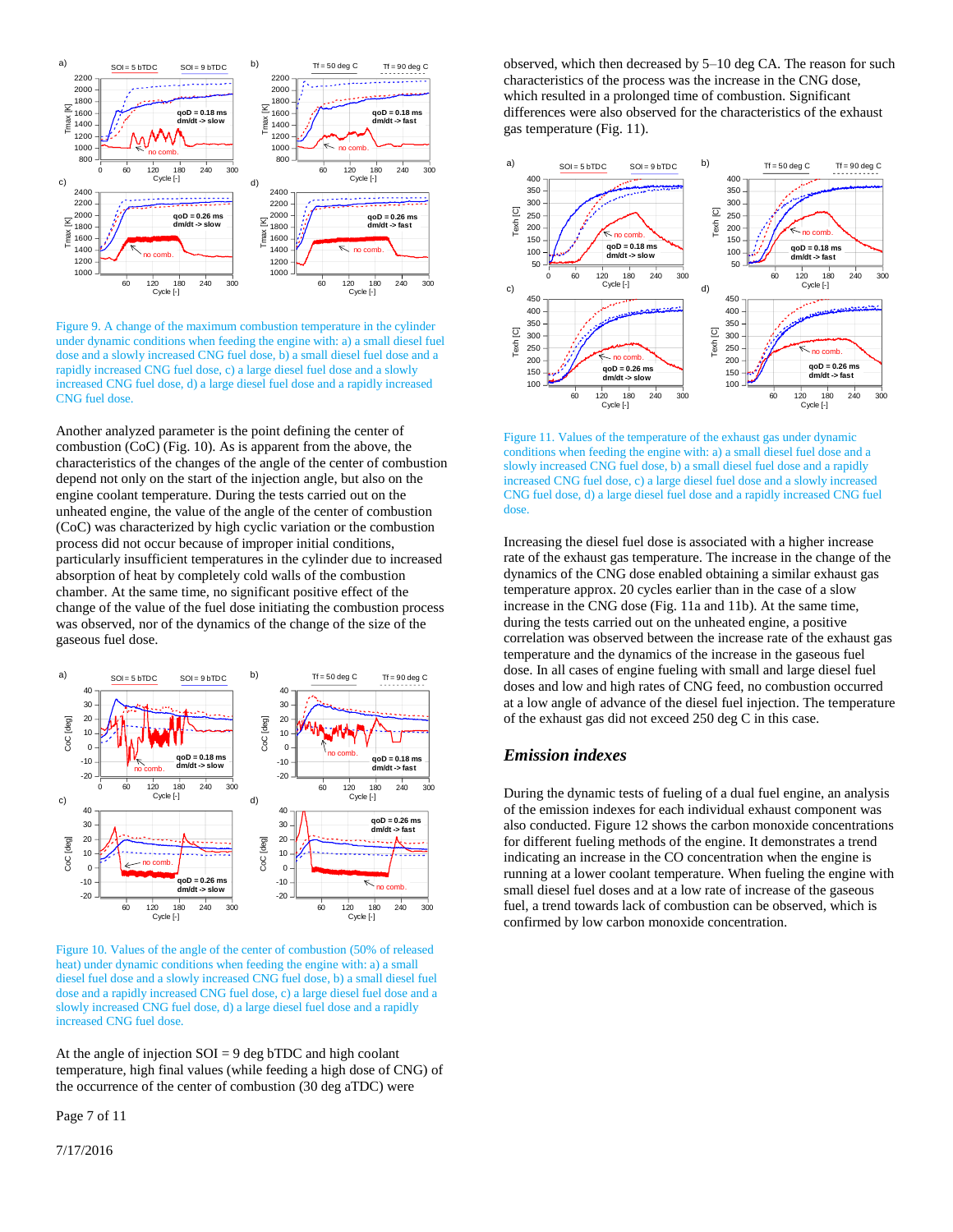

Figure 12. Values of the carbon monoxide concentration under dynamic conditions when feeding the engine with: a) a small diesel fuel dose and a slowly increased CNG fuel dose, b) a small diesel fuel dose and a rapidly increased CNG fuel dose, c) a large diesel fuel dose and a slowly increased CNG fuel dose, d) a large diesel fuel dose and a rapidly increased CNG fuel dose.

Figure 13 presents the concentration of hydrocarbons obtained during the tests. A general trend of growing concentration of this component at low igniting doses is observed, which means that the conditions enabling a proper course of the combustion process are not reached. When feeding the engine with large and small diesel fuel doses at a small injection advance angle, a characteristic high concentration of hydrocarbons in the exhaust gas is observed. This denotes a lack of conditions promoting the occurrence of self-ignition and subsequent charge combustion. The concentration values, in the absence of combustion, obtain values that are approx. 5 times higher than those obtained in a normal process. This means that the analysis of the concentration of hydrocarbons can be a very good diagnostic parameter for the evaluation of the combustion process under dynamic conditions.



Figure 13. Values of the concentration of hydrocarbons under dynamic conditions when feeding the engine with: a) a small diesel fuel dose and a slowly increased CNG fuel dose, b) a small diesel fuel dose and a rapidly increased CNG fuel dose, c) a large diesel fuel dose and a slowly increased CNG fuel dose, d) a large diesel fuel dose and a rapidly increased CNG fuel dose.

Page 8 of 11 Figure 14 summarizes the concentration of nitrogen oxides obtained during the dynamic tests of the dual-fuel engine. A characteristic feature is the increased value of the concentration of  $NO<sub>x</sub>$  during

engine operation at the coolant temperature of 90 deg C and high diesel injection advance angle. The trend is independent of the size of the dose initiating the combustion. A small dose initiating the combustion (Fig. 14a-b) results in an impaired course of the combustion process, as the  $NO<sub>x</sub>$  concentration is low and up to the 300<sup>th</sup> engine cycle it increases continuously. However, the level of achieved concentrations is more than twice smaller than for a large advance angle of the diesel fuel injection. Such a combustion process indicates a deteriorated start of combustion and its inadequate conditions. It is possible that during the charge formation for the combustion process there are too few areas in the combustion chamber in which the self-ignition of the vaporized liquid fuel can occur.

Similar trends were observed when feeding the engine with a large dose initiating the combustion. The best course of the combustion process (large  $NO<sub>x</sub>$  values) was observed for dual-fuel engines for a high diesel fuel injection advance angle and a high coolant temperature. With a large diesel fuel dose and a low coolant temperature attempts of combustion are observed, however the  $NO<sub>x</sub>$ values of 200 ppm show a very poor course of this process. It is inhibited by the cold walls of the combustion chamber that indirectly affect the escape of heat during the compression process and result in inadequate charge preparation.



Figure 14. Values of the nitrogen oxides concentration under dynamic conditions when feeding the engine with: a) a small diesel fuel dose and a slowly increased CNG fuel dose, b) a small diesel fuel dose and a rapidly increased CNG fuel dose, c) a large diesel fuel dose and a slowly increased CNG fuel dose, d) a large diesel fuel dose and a rapidly increased CNG fuel dose.

The analysis of the emission tests indicates that there is a close relationship between individual concentrations of the exhaust gas components and the engine thermodynamic conditions. The influence of the coolant temperature and the influence of the injection advance angle are the main parameters that determine the quality of the combustion process under dynamic conditions. The emissions are secondary parameters, the values of which depend on the thermodynamic conditions of the combustion process. However, the concentration of the exhaust gas is the best diagnostic indicator of the combustion process that can be evaluated under all test conditions.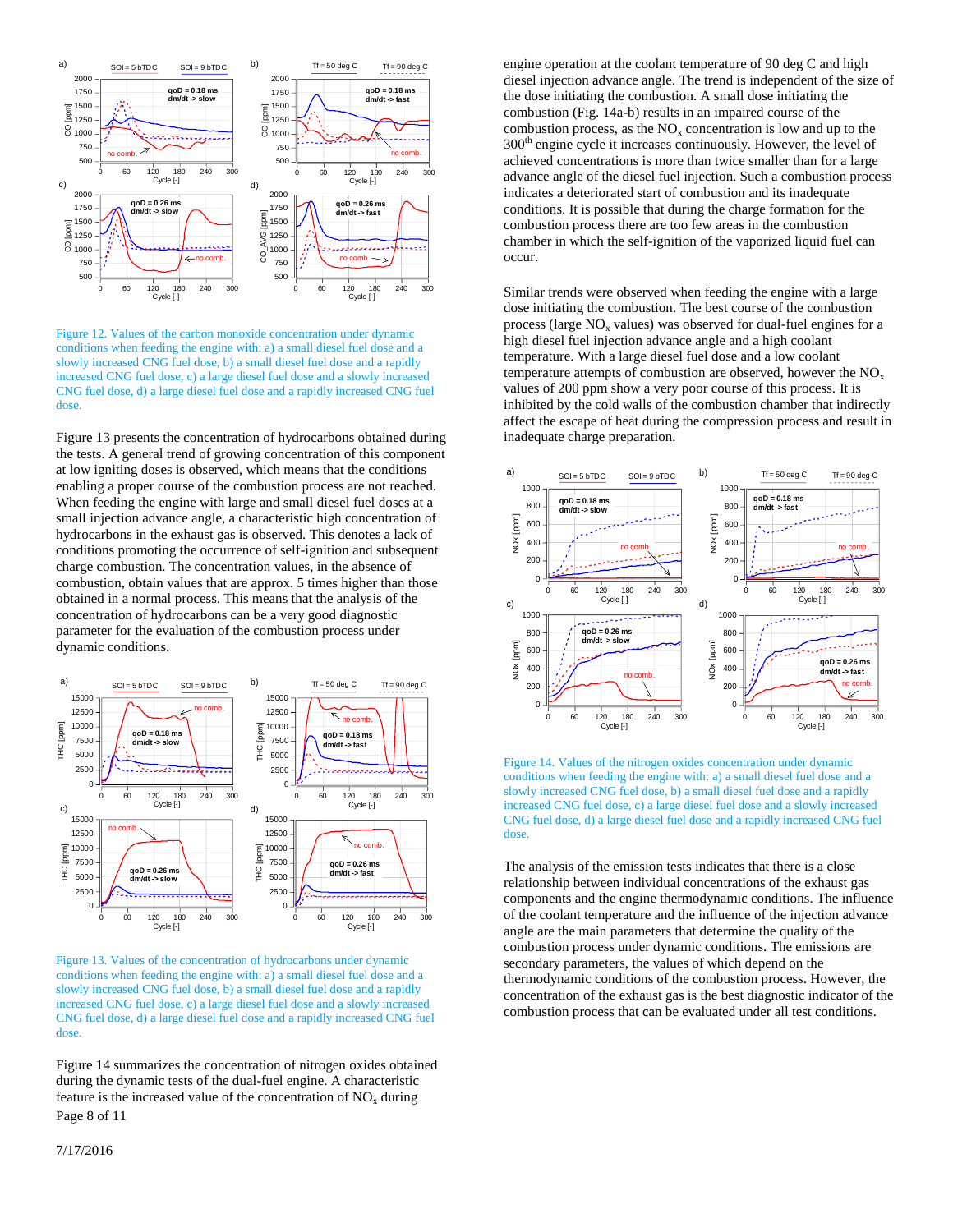### **Summary**

The analysis of the mixture ignitability was carried out taking into account the impact of the parameters of the dose initiating the combustion process, the coolant temperature and the change rate of the gaseous fuel dose.

The analysis of the combustion process in a dual-fuel engine fueled with natural gas (slowly and rapidly supplied to the engine) and diesel fuel as the initiating dose indicates different course of the combustion process with a possible total lack of combustion. Ignitability conditions depend on the method of fuel supply, as well as on the initial thermodynamic conditions of the engine (coolant temperature and SOI).

The matrix showing the mixture ignitability under the conditions of dynamic changes of the gaseous fuel supply has been shown below.

|     | good |    |           | dm/dt    |          |          |      |  |
|-----|------|----|-----------|----------|----------|----------|------|--|
|     | poor |    |           | slow     |          |          | fast |  |
|     | bad  |    |           | Tf       |          |          |      |  |
|     |      |    | 50 deg C  | 80 deg C | 50 deg C | 80 deg C |      |  |
| SOI | -9   | qo | $0.18$ ms |          |          |          |      |  |
|     |      |    | $0.26$ ms |          |          |          |      |  |
|     | $-5$ |    | $0.18$ ms |          |          |          |      |  |
|     |      |    | $0.26$ ms |          |          |          |      |  |

Figure 15. Table of mixture ignitability under dynamic changes in the method of fuel feed in dual fuel engines.

At a coolant temperature of  $T_f = 50$  deg C and the initiating diesel fuel dose start of injection of  $SOI = 5$  deg bTDC, the combustion did not occur. During the injection of a small diesel fuel dose at a high rate of the change of the supply of the gaseous fuel, small values of the combustion parameters were obtained. After reducing the amount of the gaseous fuel increase rate, the combustion process was improved.

Based on the research and analysis it was found that the critical initial values of the combustion process during dual-fuel supply (diesel and CNG fuel) and at variable methods of feeding the gas to the cylinder are as follows: small injection advance angle and low value of the coolant temperature. In practical application, the most important parameter for the ignitability is the SOI of the initiating fuel dose that should be advanced during low-temperature engine operation. Indicated low values of the combustion indexes during rapid changes of load at high engine temperatures suggests further SOI advance in engine automotive applications.

### **References**

- 1 Choi, M., Lee S., and Park S., "Numerical and Experimental Study of Gaseous Fuel Injection for CNG Direct Injection," *Fuel* 140:693-700, 2014, doi:10.1016/j.fuel.2014.10.018.
- 2 Ehsan, M., and Bhuiyan, S., "Dual Fuel Performance of a Small Diesel Engine for Applications with Less Frequent Load Variations," *International Journal of Mechanical and Mechatronics Engineering* 9(10), 2009.
- 3 Wei, L., and Geng, P., "A Review on Natural Gas/Diesel Dual Fuel Combustion, Emissions and Performance," *Fuel Processing Technology* 142:264-278, 2016, doi:10.1016/j.fuproc.2015.09.018.
- 4 Lounici, M.S., Loubar, K., Tarabet, L., Balistrou, M. et al., "Towards Improvement of Natural Gas-Diesel Dual Fuel Mode: an Experimental Investigation on Performance and Exhaust Emissions," *Energy* 64:200-211, 2014.
- 5 Yang, B., Xi, C., Wei, X., Zeng, K. et al., "Parametric Investigation of Natural Gas Port Injection and Diesel Pilot Injection on the Combustion and Emissions of a Turbocharged Common Rail Dual-Fuel Engine at Low Load," *Applied Energy* 143:130-137, 2015, doi:10.1016/j. apenergy.2015.01.037.
- 6 Park, C., Kim, C., Lee, S., Lim, G. et al., "Effect of Control Strategy on Performance and Emissions of Natural Gas Engine for Cogeneration System," *Energy* 82:353-360, 2015, doi:10.1016/j.energy.2015.01.045.
- 7 Supee, A., Shafeez, M.S., Mohsin, R., and Majid, Z.A., "Performance of Diesel-Compressed Natural Gas (CNG) Dual Fuel (DDF) Engine via CNG-Air Venturi Mixjector Application," *Arabian Journal for Science and Engineering* 39(10):7335-7344, doi:10.1007/s13369-014-1313-2.
- 8 Zhang, Q., Li, N., and Li, M., "Combustion and Emission Characteristics of an Electronically-Controlled Common-Rail Dual-Fuel Engine," *Journal of the Energy Institute* 2015, doi:10.1016/j.joei.2015.03.012.
- 9 Boyan, X., and Furuyama, M., "Jet Characteristics of CNG Injector with MPI System," *JSAE Review* 19:229-234, 1998.
- 10 Kalam, M.A., and Masjuki, H.H., "An Experimental Investigation of High Performance Natural Gas Engine with Direct Injection," *Energy* 36(5):3563-3571, 2011, doi:10.1016/j.energy.2011.03.066.
- 11 Zhang, Q., Li, M., and Shao, S., "Combustion Process and Emissions of a Heavy-Duty Engine Fueled with Directly Injected Natural Gas and Pilot Diesel," *Applied Energy* 157:217- 228, 2015, doi:10.1016/j.apenergy.2015.08.021.
- 12 Boyan, X., and Furuyama, M., "Visualization of Natural Gas-Air Mixing Flow in the Mixer of a CNG Vehicle," *JSAE Review* 18:57-82, 1997.
- 13 Soid, S.N., and Zainal, Z.A., "Spray and Combustion Characterization for Internal Combustion Engines Using Optical Measuring Techniques – A Review," *Energy* 36(2):724-741, 2011, doi:10.1016/j.energy.2010.11.022.
- 14 Kakaee, A.-H., Paykani, A., and Ghajar, M., "The Influence of Fuel Composition on the Combustion and Emission Characteristics of Natural Gas Fueled Engines," *Renewable and Sustainable Energy Reviews* 38:64-78, 2014, doi:10.1016/j.rser.2014.05.080.
- 15 Zhang, C., and Song, J., "Experimental Study of Co-Combustion Ratio on Fuel Consumption and Emissions of NG–Diesel Dual-Fuel Heavy-Duty Engine Equipped with a Common Rail Injection System," *Journal of the Energy Institute* 2015, doi:10.1016/j.joei.2015.06.005.
- 16 Li, W., Liu, Z., Wang, Z., Dou, H. et al., "Experimental and Theoretical Analysis of Effects of Equivalence Ratio on Mixture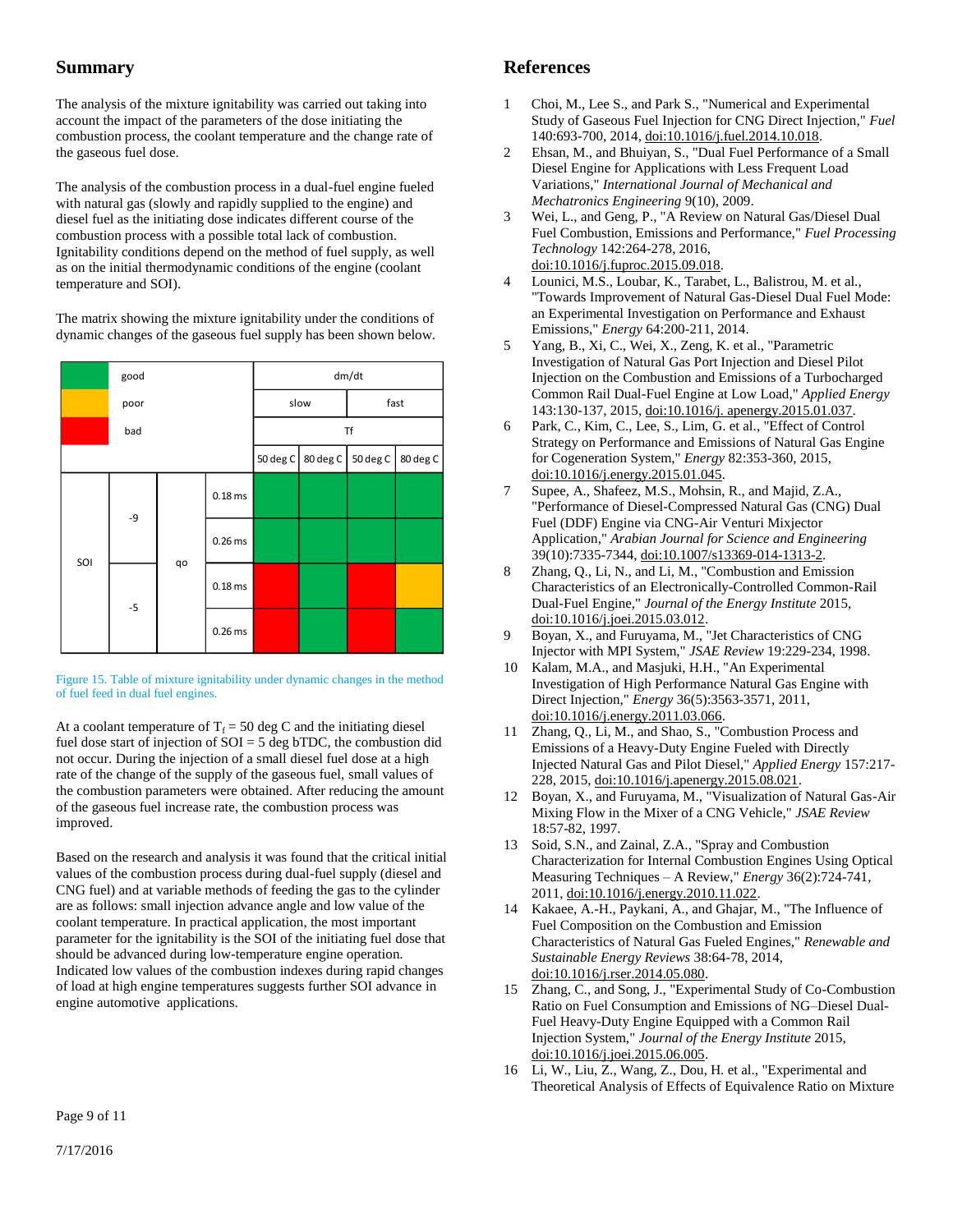Properties, Combustion, Thermal Efficiency and Exhaust Emissions of a Pilot-Ignited NG Engine at Low Loads," *Fuel* 171:125-135, 2015, doi:10.1016/j.fuel.2015.12.056.

- 17 Wang, Z., Zhao, Z., Wang, D., Tan, M. et al., "Impact of Pilot Diesel Ignition Mode on Combustion and Emissions Characteristics of a Diesel/Natural Gas Dual Fuel Heavy-Duty Engine," *Fuel* 167:248-256,2015, doi:10.1016/j.fuel.2015.11.077.
- 18 Liu, J., Yang, F., Wang, H., Ouyang, M. et al., "Effects of Pilot Fuel Quantity on the Emissions Characteristics of a CNG/Diesel Dual Fuel Engine with Optimized Pilot Injection Timing," *Applied Energy* 110:201-206, 2013, doi:10.1016/j.apenergy.2013.03.024.
- 19 Rakopoulos, C.D., Dimaratos, A.M., Giakoumis, E.G., and Rakopoulos, D.C., "Investigating the Emissions During Acceleration of a Turbocharged Diesel Engine Operating with Bio-Diesel or n-Butanol Diesel Fuel Blends," *Energy* 35(12):5173-5184, 2010, doi:10.1016/j.energy.2010.07.049.
- 20 Rakopoulos, D.C., Rakopoulos, C.D., and Giakoumis, E.G., "Impact of Properties of Vegetable Oil, Bio-Diesel, Ethanol and n-Butanol on the Combustion and Emissions of Turbocharged HDDI Diesel Engine Operating Under Steady and Transient Conditions," *Fuel* 156:1-19, 2015, doi:10.1016/j.fuel.2015.04.021.
- 21 Tan, P., Ruan, S., Hu, Z., Lou, D. et al., "Particle Number Emissions from a Light-Duty Diesel Engine with Biodiesel Fuels Under Transient-State Operating Conditions," *Applied Energy* 113:22-31, 2014, doi:10.1016/j.apenergy.2013.07.009.
- 22 Baratta, M., and Misul, D., "Development of a Method for the Estimation of the Behavior of a CNG Engine over the NEDC Cycle and its Application to Quantify for the Effect of Hydrogen Addition to Methane Operations," *Fuel* 140:237-249, 2014, doi:10.1016/j.fuel.2014.09.088.
- 23 Korakinitis, T., Namasivayam, A. M., and Crookes, R. J., "Natural-gas fueled spark-ignition (SI) and compression-ignition (CI) engine performance and emissions," *Progress in Energy and Combustion Science* 37:89-112, 2011, doi:10.1016/j.pecs.2010.04.002.
- 24 Barroso, P., Ribas, X., Pita, M., Dominguez, J., De Seia, E., Maria Garcia, J., "Study of dual-fuel (diesel + natural gas) particle matter and  $CO<sub>2</sub>$  emissions of a heavy-duty diesel engine during transient operation," *Combustion Engines* 153:3-11, 2013.

# **Contact Information**

**Prof. Ireneusz PIELECHA**, M.Eng., Ph.D., D.Sc. Poznan University of Technology, Institute of Combustion Engines and Transport 3 Piotrowo Street, 60-965 Poznan, Poland Phone: +48 61 2244502, Fax: +48 61 6652204, e-mail: [ireneusz.pielecha@put.poznan.pl\)](mailto:ireneusz.pielecha@put.poznan.pl)

**Prof. Krzysztof WISLOCKI**, M.Eng., Ph.D., D.Sc. Poznan University of Technology, Institute of Combustion Engines and Transport 3 Piotrowo Street, 60-965 Poznan, Poland Phone: +48 61 6652240, Fax: +48 61 6652204, e-mail: [krzysztof.wislocki@put.poznan.pl](mailto:krzysztof.wislocki@put.poznan.pl)

Page 10 of 11 **Wojciech CIEŚLIK**, M.Eng. Poznan University of Technology, Institute of Combustion Engines and Transport 3 Piotrowo Street, 60-965 Poznan, Poland

Phone: +48 61 2244502, Fax: +48 61 6652204, e-mail: [wojciech.cieslik@.put.poznan.pl](mailto:wojciech.cieslik@.put.poznan.pl)

#### **Przemysław BOROWSKI**, M.Eng.

Poznan University of Technology, Institute of Combustion Engines and Transport 3 Piotrowo Street, 60-965 Poznan, Poland Phone: +48 61 6475966, Fax: +48 61 6652204, e-mail: [przemyslaw.t.borowski@doctorate.put.poznan.pl](mailto:przemyslaw.t.borowski@doctorate.put.poznan.pl)

#### **Wojciech BUESCHKE**, M.Eng.

Poznan University of Technology, Institute of Combustion Engines and Transport 3 Piotrowo Street, 60-965 Poznan, Poland Phone: +48 61 6475966, Fax: +48 61 6652204, e-mail: [wojciech.bueschke@put.poznan.pl](mailto:wojciech.bueschke@put.poznan.pl)

#### **Maciej SKOWRON**, M.Eng.

Poznan University of Technology, Institute of Combustion Engines and Transport 3 Piotrowo Street, 60-965 Poznan, Poland Phone: +48 61 6475966, Fax: +48 61 6652204, e-mail: [maciej.skowron@put.poznan.pl](mailto:maciej.skowron@put.poznan.pl)

### **Acknowledgments**

The research presented in this paper was performed within the European Research Project Horizon 2020, grant agreement No. 652816, Gas-Only Internal Combustion Engines. The authors wish to thank the EU for funding the work and express their acknowledgements to all persons, who have had their contribution in this study and the laboratory works.

### **Definitions/Abbreviations**

| α, Α        | angle                                |
|-------------|--------------------------------------|
| BI          | bi-fuel                              |
| <b>CNG</b>  | compressed natural gas               |
| CO          | carbon monoxide                      |
| CoC         | center of combustion                 |
| dm/dt       | gas mass rate                        |
| Durms       | duration of gas injection            |
| dQ          | heat release rate                    |
| G           | flow                                 |
| <b>HCNG</b> | hydrogen-CNG                         |
| <b>IMEP</b> | indicated mean effective<br>pressure |
| lambda      | excess air coefficient               |